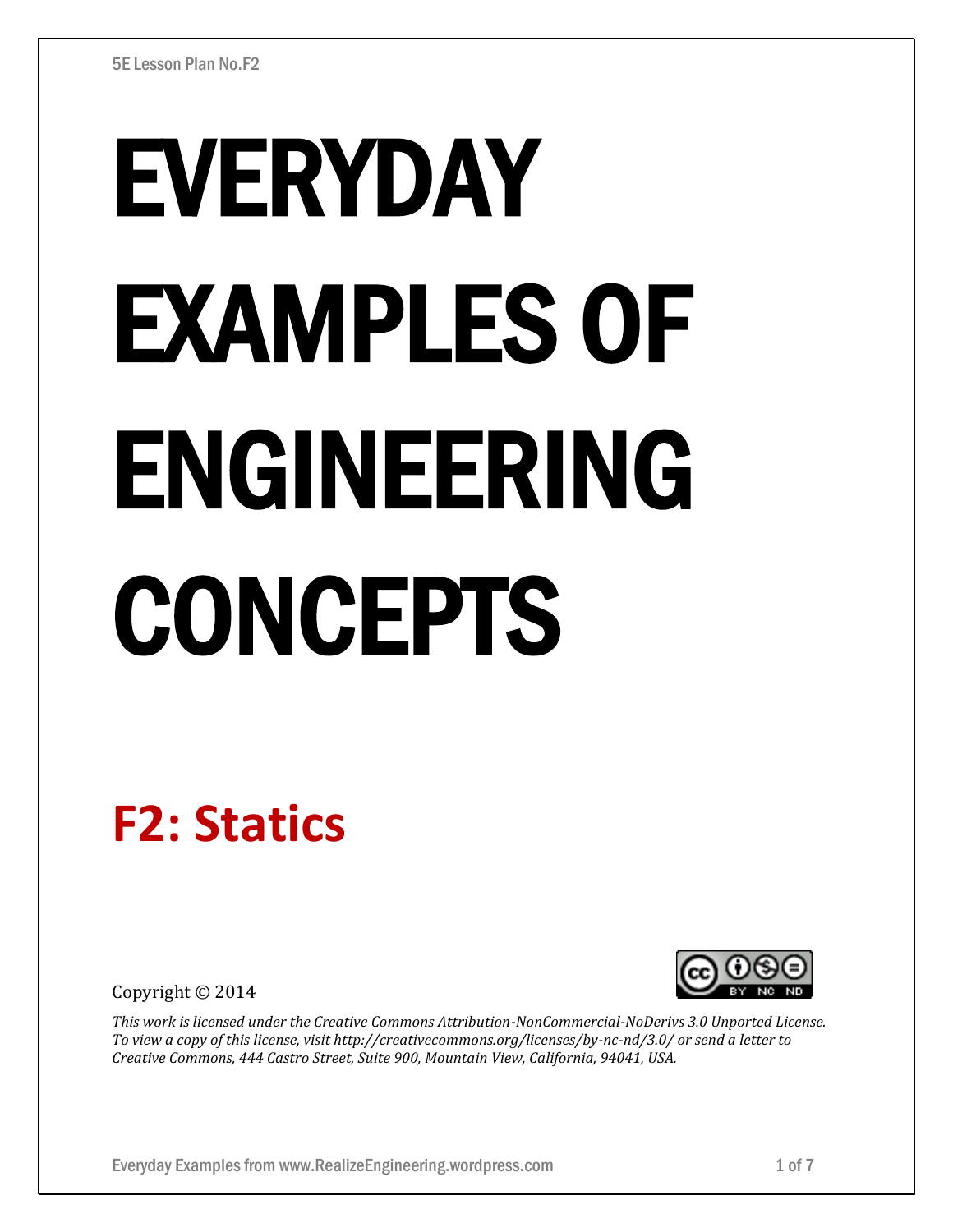*This is an extract from 'Real Life Examples in Fluid Mechanics: Lesson plans and solutions' edited by Eann A. Patterson, first published in 2011 (ISBN:978-0-9842142-3-5) which can be obtained on-line at www.engineeringexamples.org and contains suggested exemplars within lesson plans for Sophomore Fluids Courses. They were prepared as part of the NSF-supported project (#0431756) entitled: "Enhancing Diversity in the Undergraduate Mechanical Engineering Population through Curriculum Change".* 

# **INTRODUCTION**

 $\overline{a}$ 

(from *'Real Life Examples in Fluid Mechanics: Lesson plans and solutions'*)

These notes are designed to enhance the teaching of a sophomore level course in fluid mechanics, increase the accessibility of the principles, and raise the appeal of the subject to students from diverse backgrounds. The notes have been prepared as skeletal lesson plans using the principle of the 5Es: Engage, Explore, Explain, Elaborate and Evaluate. The 5E outline is not original and was developed by the Biological Sciences Curriculum Study<sup>1</sup> in the 1980s from work by Atkin & Karplus<sup>2</sup> in 1962. Today this approach is considered to form part of the constructivist learning theory<sup>3</sup>.

These notes are intended to be used by instructors and are written in a style that addresses the instructor, however this is not intended to exclude students who should find the notes and examples interesting, stimulating and hopefully illuminating, particularly when their instructor is not utilizing them. In the interest of brevity and clarity of presentation, standard derivations, common tables/charts, and definitions are not included since these are readily available in textbooks which these notes are not intended to replace but rather to supplement and enhance. Similarly, it is anticipated that these lesson plans can be used to generate lectures/lessons that supplement those covering the fundamentals of each topic.

It is assumed that students have acquired a knowledge and understanding the following topics: first and second law of thermodynamics, Newton's laws, free-body diagrams, and stresses in pressure vessels.

This is the fourth in a series of such notes. The others are entitled 'Real Life Examples in Mechanics of Solids', 'Real Life Examples in Dynamics' and 'Real Life Examples in Thermodynamics'. They are available on-line at www.engineeringexamples.org.

Eann A. Patterson *A.A. Griffith Chair of Structural Materials and Mechanics School of Engineering, University of Liverpool, Liverpool, UK & Royal Society Wolfson Research Merit Award Recipient*

<sup>&</sup>lt;sup>1</sup> Engleman, Laura (ed.), *The BSCS Story: A History of the Biological Sciences Curriculum Study*. Colorado Springs: BSCS, 2001.

<sup>2</sup> Atkin, J. M. and Karplus, R. (1962). Discovery or invention? *Science Teacher* 29(5): 45.

<sup>3</sup> e.g. Trowbridge, L.W., and Bybee, R.W., *Becoming a secondary school science teacher*. Merrill Pub. Co. Inc., 1990.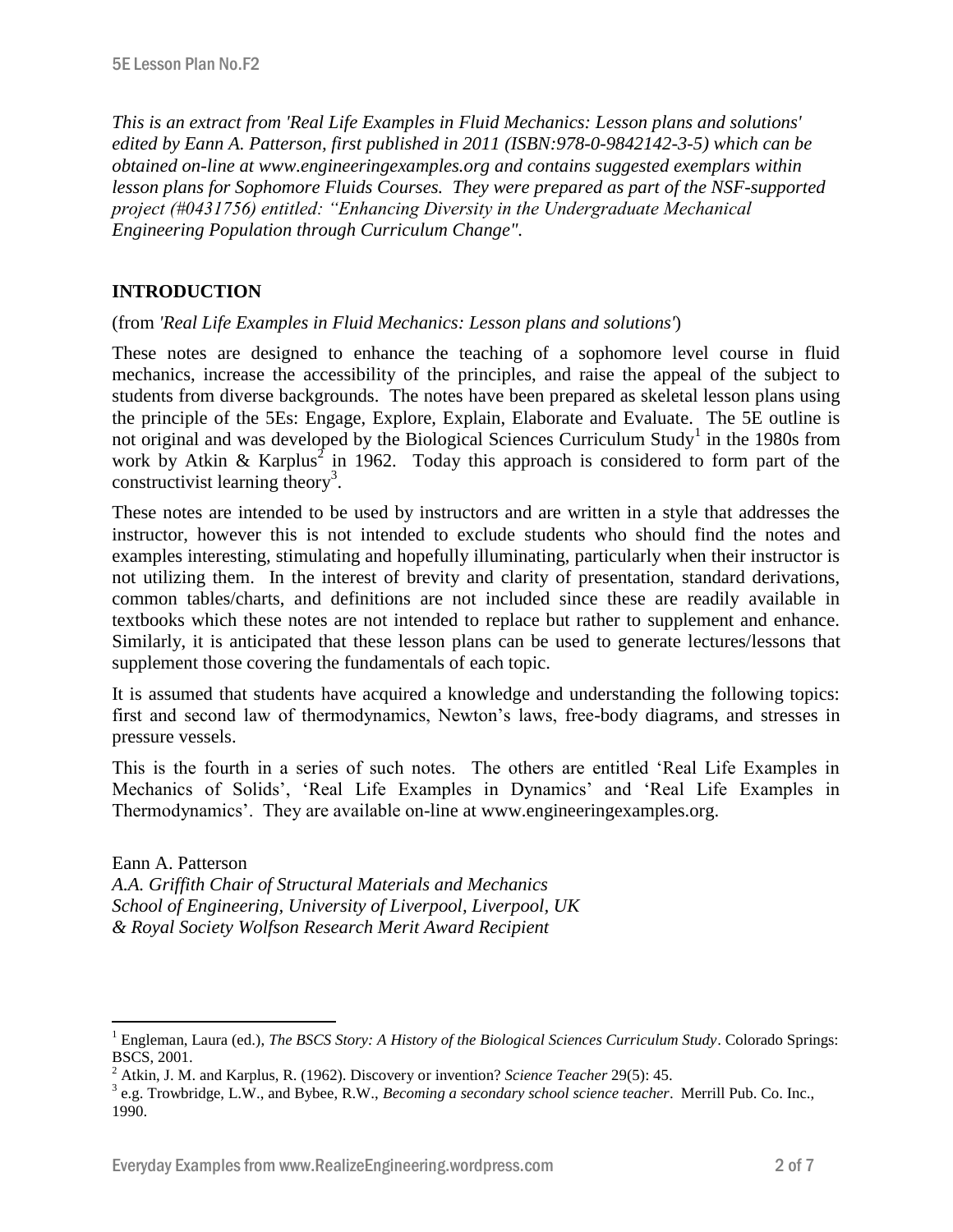# **INTRODUCTORY CONCEPTS**

## 2. Topic**: Statics**

# **Engage:**

Take a basin of water and some apples into class. Invite a couple of students to do some apple bobbing, i.e. trying to grab the apples with their teeth. You should probably take some towels into class too!



# **Explore:**

Ask the students who do some apple bobbing and observe how the apples behave. If you can get hold of some small applies then you could pass around an apple in a cup of water and students can experiment for themselves. Discuss the following with the students:

- (i) when pushed down an apple experiences an upward force restoring it to the surface; and
- (ii) that most apples have a stable orientation.

# **Explain:**

Remind the students that Archimedes principle defines the buoyancy force as equal to the weight of the volume of water displaced,

 $F_{B} = (\rho g V)$  displaced fluid

Note that, sometimes  $\gamma = \rho g$  is used and is known as the specific weight of the fluid. So to keep an apple submerged it is necessary to apply a force,

$$
S = mg - F_B
$$

where *mg* is the weight of the apple.

When it is submerged, the apple experiences a force acting on its skin due the pressure of the water. This force on the curved surface of the skin must act through the center of curvature of the surface. The pressure is related to the depth in the downward direction, -*dz* and density of the water,  $\rho$  such that

$$
dp = -\rho g \cdot dz
$$

It would be appropriate to explain that absolute pressure is measured relative to absolute zero pressure which could only occur in a perfect vacuum; however it is common engineering practice to measure pressure relative to atmospheric pressure. A pressure measured in this way is known as gage pressure. Standard atmospheric pressure is defined as 14.7psi or 101kPa at sea-level.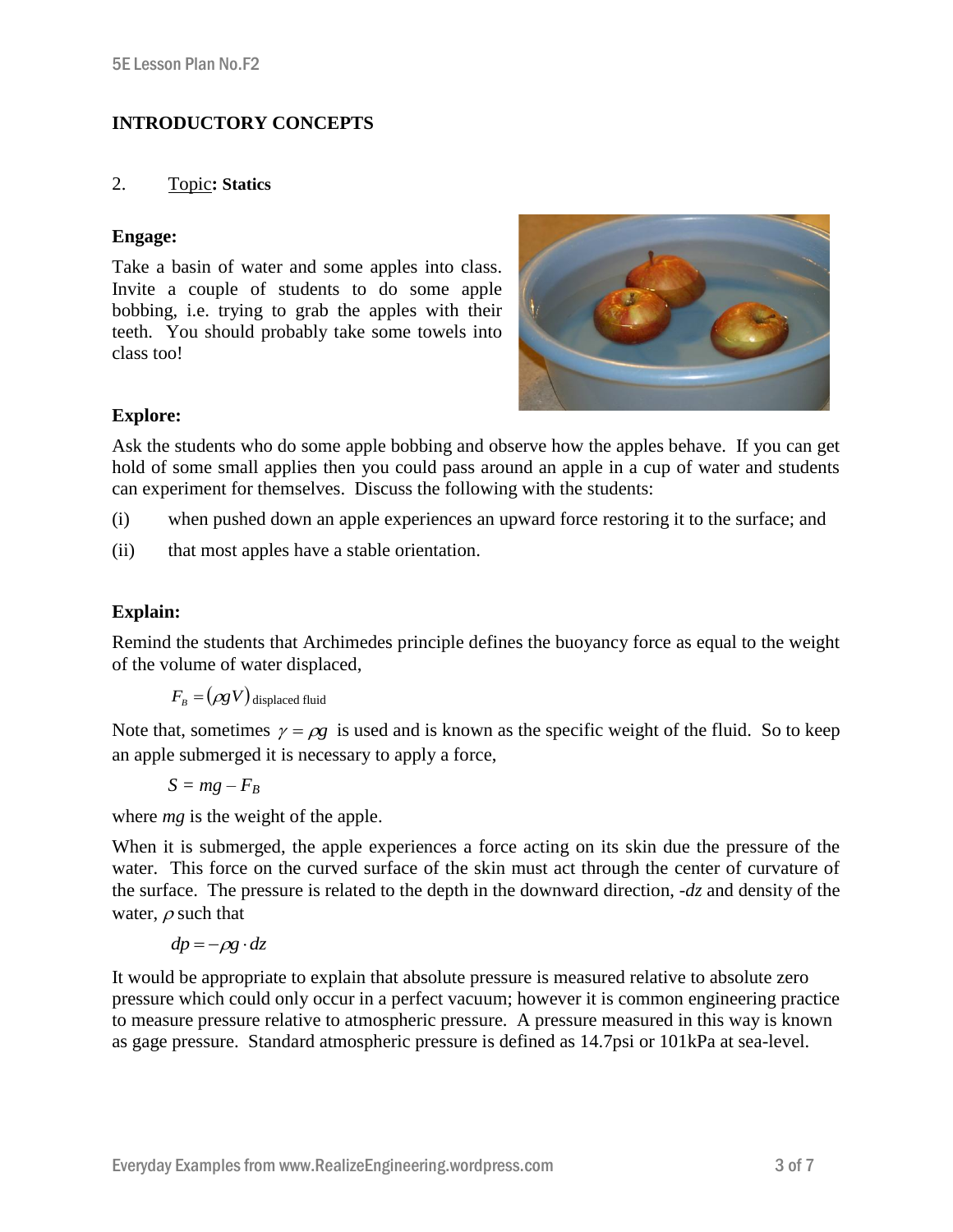#### **Elaborate:**

To elaborate on the stability of the apples it is preferable to simplify the situation to a cylinder of uniform material of specific weight,  $\gamma_{cyl}$  = 9000 N/m3, i.e. slightly less than water, and of length and diameter 55mm. If we consider force equilibrium in the vertical direction for the cylinder floating with its axis vertical, then the weight equals the buoyant force, i.e.

$$
\sum F_{y}=0
$$

and  $mg = \gamma_{H_2O} \pi r^2 H$  $=\gamma_{H_2O}\pi$ 

or  $\rho_{cyl} \pi r^2 Lg = \gamma_{H,o} \pi r^2 H$ 

and *r* the radius of the cylinder.

$$
H = \frac{\gamma_{cyl}L}{\gamma_{H,0}} = \frac{9000}{9810} \times (55 \times 10^{-3}) = 50.5 \times 10^{-3} \,\mathrm{m}
$$

The weight of cylinder, W, always acts at its which tends to return the cylinder to its to rotate it further if the original position was unstable.

shown that the distance  $C<sub>1</sub>M$  is given by

$$
\overline{C_1M} = \frac{I_o}{V}
$$

where  $I<sub>O</sub>$  is the second moment of area of the water-line section about the axis through its centroid and *V* is the submerged volume. Alternatively, given from the geometry that

$$
\overline{C_1G} + \overline{GM} = \overline{C_1M}
$$

$$
\overline{GM} = \frac{I_o}{V} - \overline{C_1G}
$$

*V*

then

When the distance from the centroid of the cylinder to the metacenter, *GM* is positive, the cylinder is stable.

So for the apple idealized as a cylinder,

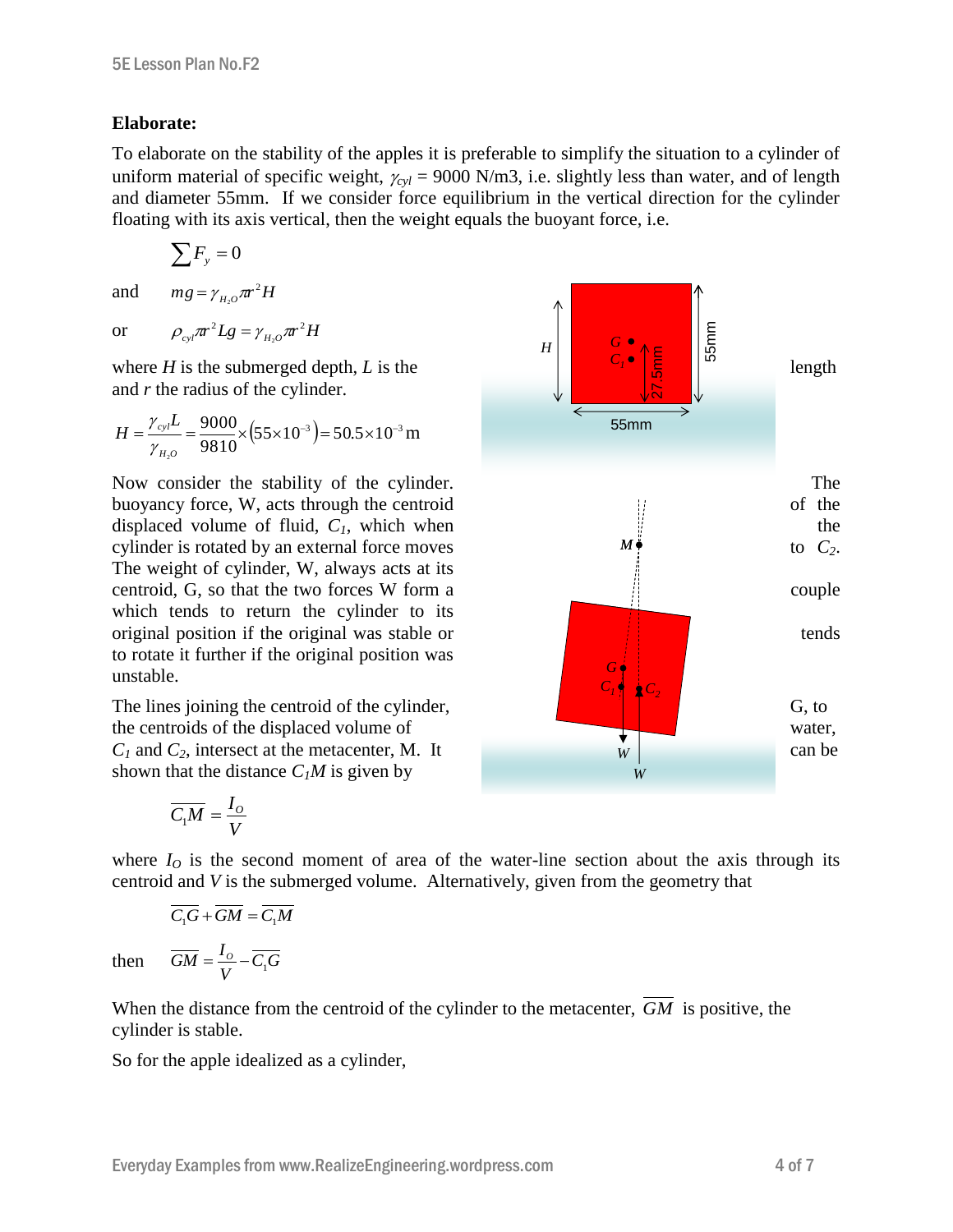$$
I_O = \frac{\pi d^4}{64} = \frac{\pi \times (55 \times 10^{-3})^4}{64} = 4.49 \times 10^{-7} \,\text{m}^4
$$

and, from the diagram

$$
\overline{C_1G} = 27.5 \times 10^{-3} - \frac{50.5 \times 10^{-3}}{2} = 2.25 \times 10^{-3} \text{ m}
$$

$$
\overline{GM} = \frac{I_0}{\sqrt{10^{-3} \cdot 10^{-3}}} - \overline{C_1G} = \frac{4.49 \times 10^{-7}}{4.49 \times 10^{-7}}
$$

so

$$
\overline{GM} = \frac{I_o}{\frac{\gamma_{cyl}}{\gamma_{H_2 o}} \frac{\pi d^2 L}{4}} - \overline{C_1 G} = \frac{4.49 \times 10^{-7}}{9000 \pi \times (55 \times 10^{-3})^3} - 2.25 \times 10^{-3} = 0.00149 \text{m}
$$

Thus, the apple is stable in this orientation, with its axis of symmetry or stalk vertical.

#### **Evaluate:**

Invite students to attempt the following examples:

#### *Example 2.1*

Calculate the force needed to push up the 4cm diameter plug in a bath of water 20cm deep, to let the water out, if the plug is a loose-fit in the plug-hole and the lever mechanism that operates the plug provides a mechanical advantage of 3.

#### Solution:

Pressure on the plug,

$$
p = \rho_{H_2O} gz = 1000 \times 9.81 \times 0.2 = 1962 \text{N/m}^2
$$

assuming atmospheric pressure on the surface at the surface of the bath water and in the drain under the plug.

Force on plug, 
$$
F = pA = p \frac{\pi d^2}{4} = 1962 \frac{\pi \times 0.04^2}{4} = 2.46 \text{ N}
$$

With a mechanical advantage of 3 the force required on mechanism will be  $0.82N$  (=2.46/3).

#### *Example 2.2*

When a car slides off the road into a river, which is 2.5m deep, it lands on its side at 45 degrees to the vertical such that the passenger side doors are jammed into the soft riverbed. Calculate the force required to open the driver's door if the car remains watertight and the bottom of the door is just touching the riverbed. Assume the door is a rectangle of height 1.2m and width 1.1m weighing 33kg with the handle on the opening edge.

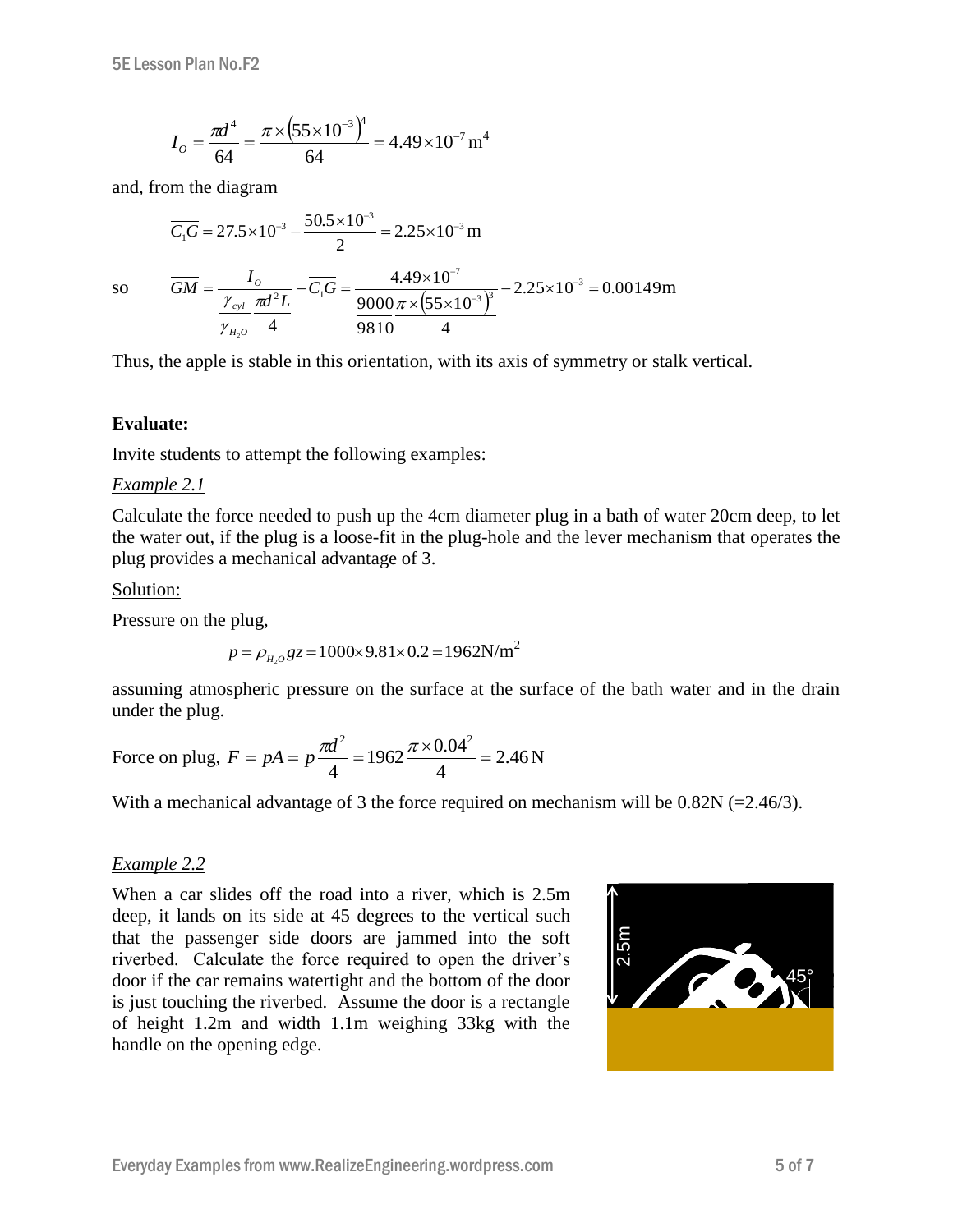#### Solution:

It can be shown that the force acting on an area,  $F = p_c A$ 

where  $p<sub>C</sub>$  is the pressure at the centroid on the area, *A*. In this case the centroid is located at  $(L/2)$ cos45° above the riverbed where *L* is the height of the car door. Hence, the distance from the water surface to the centroid of the door,

$$
h = 2.5 - \frac{1.2}{2} \cos 45^\circ = 2.08 \,\mathrm{m}
$$

Thus, the pressure,  $p = \rho_{H_2O}gz = 1000 \times 9.81 \times 2.08 = 20,400Pa$ 

And, the force acting on the door,  $F = p_c A = 20363 \times (1.2 \times 1.1) = 26,900N$ 

This force will act at the center of pressure, which will be on the vertical center-line of the door but below the centroid due to the pressure gradient. Assuming the force to open the door, *Fopen* is applied approximately level with the center of pressure, then taking moments about the hinge,

$$
\frac{Fw}{2} + \frac{mgw}{2} - F_{open}w = 0
$$

where  $w$  is the width of the door, thus

$$
F_{open} = \frac{F}{2} + \frac{mg}{2} = \frac{26879}{2} + \frac{33 \times 9.81}{2} = 13601N
$$

This is a huge force. It is probably a false assumption that the car will be watertight; but nevertheless, if your car is immersed in an accident it will be extremely difficult, if not impossible, to open a door.

### *Example 2.3*

In your car you have a coffee cup of diameter 9cm at the rim and it is full to within 10mm of the rim. When the cup is placed in a cup-holder, how fast can you accelerate without spilling your coffee?

#### Solution:

 $\overline{a}$ 

Pressure in a fluid is  $\rho gz$ 

so the force on the left end of the element of fluid in the diagram will be

$$
F_{L} = \rho g z_{L} A
$$

and for the right end,  $F_R = \rho g z_R A$ 

so the net force in the direction of travel is

 $z_{I}$   $\Big|$   $\Big|$   $\Big|$   $\Big|$   $\Big|$   $\Big|$   $\Big|$   $\Big|$  $L \downharpoonright \left| \leftarrow \xrightarrow{L} \downarrow \right| \left| z_R \right|$ Direction of travel

<sup>&</sup>lt;sup>\*</sup> In these circumstances it is suggested that you should exit through a window. So, your first action on realizing you are going to impact with the water should be to open a window since the electrics will fail quickly on immersion. If you need to break a window, hit it in a corner with a sharp object.